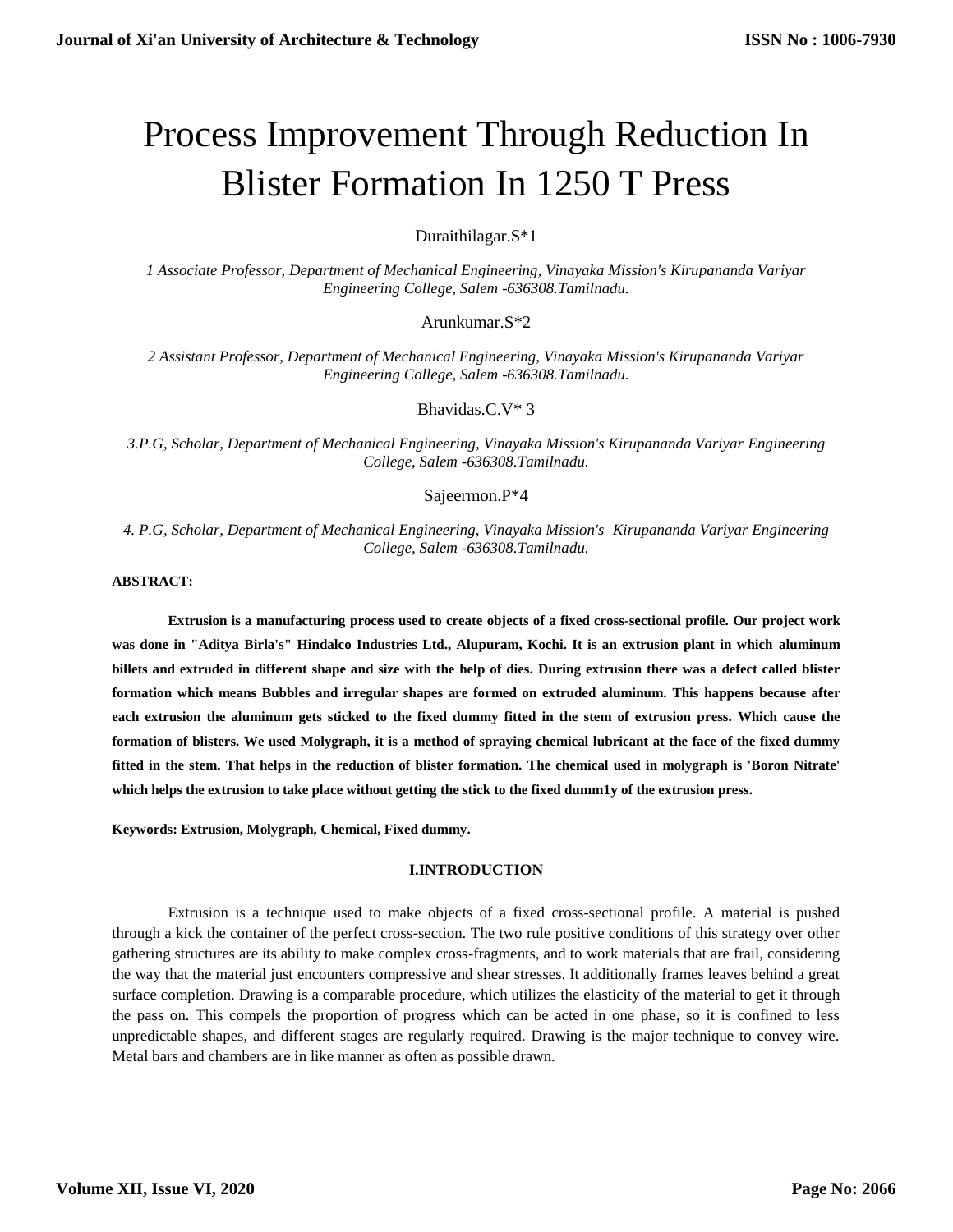Extrusion may be consistent (theoretically making uncertainly long material) or semi-diligent (conveying various pieces). system should be conceivable with the material hot or cold. Regularly removed materials fuse metals, polymers, earthenware, strong, exhibiting earth, and staple goods. The consequences of extrusion are for the most part called "extrudates".

Extrusion is commonly characterized into four kinds. They are: Direct Extrusion, roundabout Extrusion, sway extrusionand hydrostatic Extrusion. In direct Extrusion a strong slam drives the whole billet to and through a fixed bite the dust and should gave extra capacity to defeat the frictional capacity to conquer the frictional obstruction between the outside of the moving billet and binding chamber.



Fig 1: direct extrusion

# INDIRECT EXTRUSION:

In indirect extrusion process an empty slam drives the pass on back through a fixed, kept billet. Since no relative movement, erosion between the billet and chamber is wiped out and the necessary power is lower. In sway extrusion process the expelled part are stripped by the utilization of stripper plate, since they tend to adheres to the punch.



Fig 2: indirect extrusion

## BORON NITRIDE:

Boron nitride (BN) is a warmth and synthetic safe crystalline compound with unmanageable properties made out of boron and nitride. Since it exists in numerous polymorphs, BN has advanced as a profoundly valuable compound, discovering its motivation in a wide scope of ventures and applications.

## Boron nitride properties

The substance is made out of hexagonal structures that show up in crystalline structure and is normally contrasted with graphite. It might come as a level grid or a cubic structure, the two of which hold the synthetic and warmth opposition that boron nitride is known for.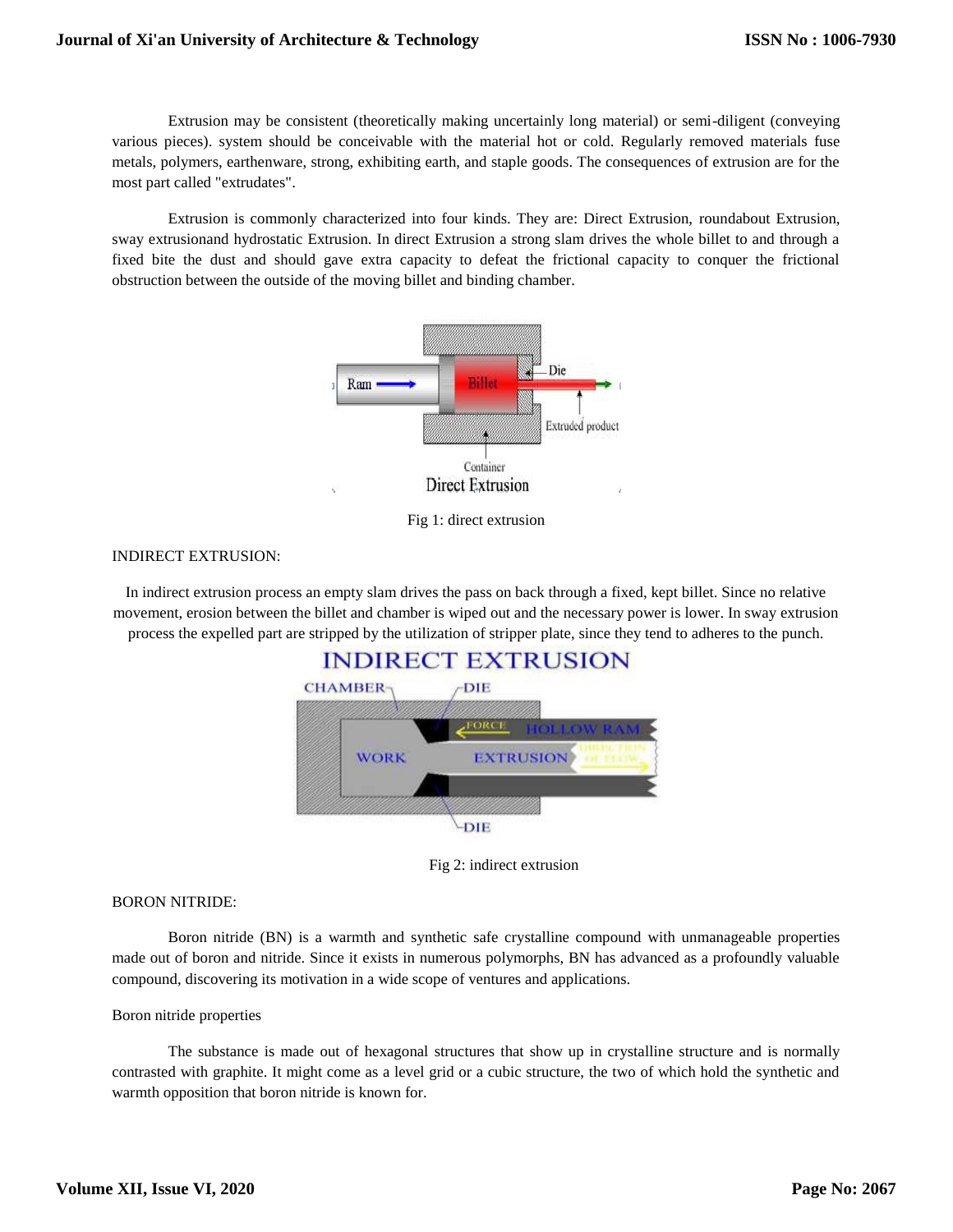Heat and chemical resistance: The compound has a dissolving purpose of 2,973°C and a warm development coefficient essentially over that of precious stone. Its hexagonal structure opposes decay in any event, when presented to 1000°C in encompassing air. Boron nitride doesn't break down in like manner acids.

Thermal conductivity: At 1700 to 2000 W/mK, boron nitride has a warm conductivity that is tantamount with that of graphene, a comparatively hexagon-latticed compound yet comprised of carbon molecules.

Lubricating property: Boron nitride can help the coefficient of erosion of greasing up oil, while diminishing the potential for wear.

Density: Contingent upon its structure, its thickness ranges from 2.1 to 3.5 g/cm3.

#### OBJECTIVE OF OUR WORK:

The identification of the root cause was a very big challenge as there are several parameters related to billet, die, extrusion, press condition etc which has an influence on causing blisters.

#### **II.LITERATURE SURVEY**

Bong-Sang Lee et.al (2011), presents an examination, the warmth stream of the plant scale aluminum extrusion process was researched to build up ideal persistent warmth treatment conditions. The surface temperature of the billets expanded at consistent slam speed, while it diminished with diminishes of the smash speed. So as to keep up the billet temperature inside a solutionizing temperature run before the succeeding water extinguishing step, the smash speed or the temperature of the blower ought to be controlled. The temperature accounts of the billets during the extrusion and sight-seeing blowing forms were effectively reproduced by utilizing the speed limit model in ANSYS CFX. The procedure to structure an ideal procedure by utilizing a business recreation program is depicted in this examination based on the metallurgical approval aftereffects of the microstructural perception of the extrudates.

Yogesh Dewang (2018) portrays extrusion is an assembling procedure used to make objects of a fixed cross-sectional profile. A material is pushed through a kick the bucket of the ideal cross-area. A brief and compact audit of the commitments made by the past specialists in the zone of extrusion process has been introduced. Steel material and aluminum amalgams are generally utilized by specialists as kick the bucket and billet material in extrusion process. FEM demonstrating of extrusion process is done by utilizing axisymmetric conditions as a rule. Cross section of the work piece is commonly done by utilizing axisymmetric quadrilateral components. Exploratory set-up and apparatuses used in development of extrusion process are introduced and examined. FEM results are introduced as far as variety of punch stroke, punch power.

S. Chahare, K. H. Inamdar, presents direct hot extrusion of Al 6063 aluminum compound was considered in this investigation to acquire the ideal procedure boundaries for include precision of a two track top profile utilized in business window gathering. Taguchi's plan of examinations by thinking about blend of three procedure boundaries (billet pre-warming temperature, compartment temperature, and slam speed) at three levels to decide the element precision as reaction boundary for a two track top expelled profile. S/N proportion examination is utilized to decide the ideal degree of procedure boundaries and ANOVA is utilized to research the effect of procedure boundaries on the component rakishness.

Ab Rahim SN et.al (2015), present of the assembling area, which is at the monetary level, must be made to support social orders in the high living by mechanical social orders and ready to build productivities with the goal that they can accomplish a similar way of life similarly. It will be a major issue on the grounds that reused materials have gotten essential to ecological. This paper presents a diagram of the patterns and the idea of rising to recognize the recyclability substance of the item for reusing aluminum chips by the hot extrusion process. It shows that despite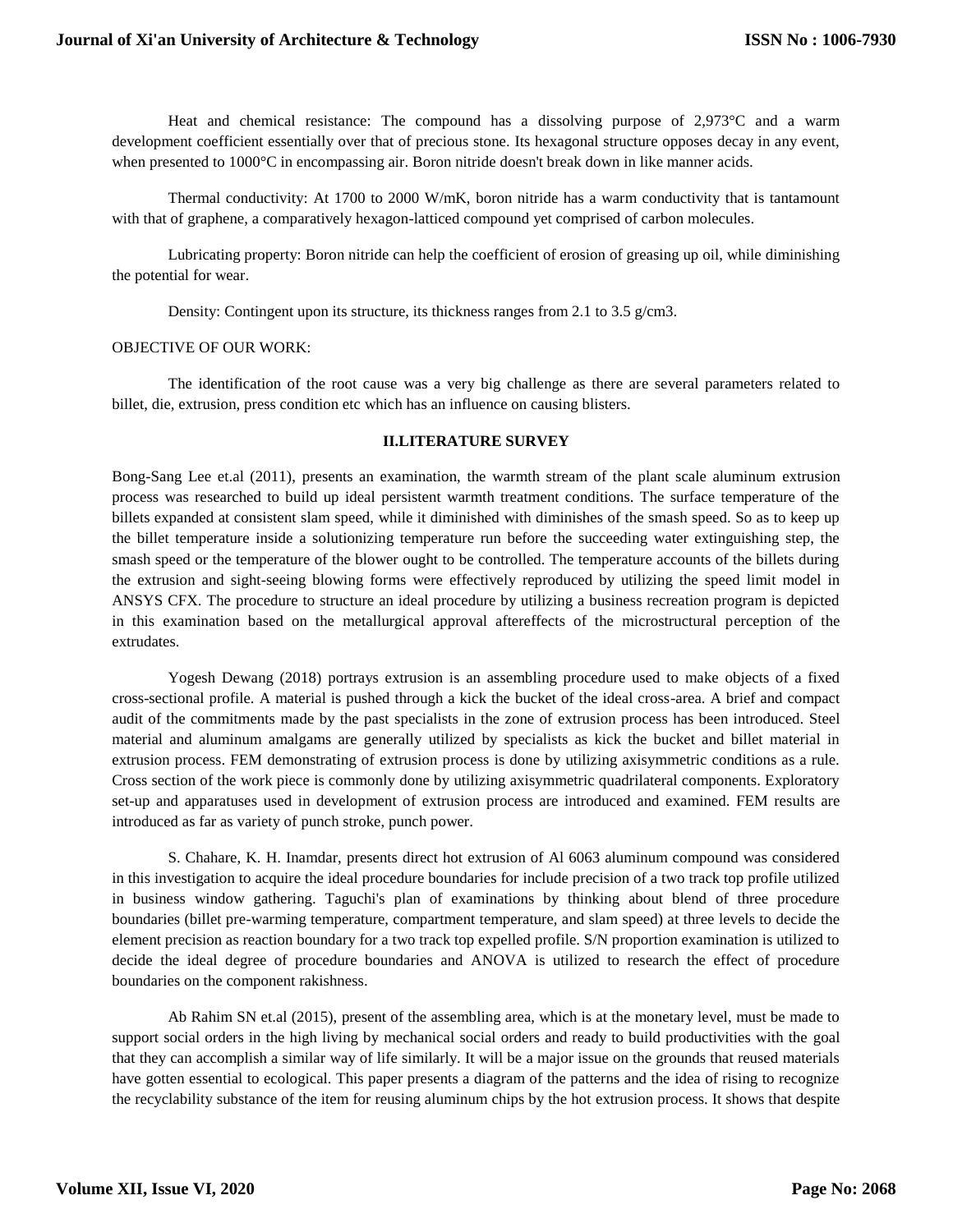the fact that to accomplish the supportability, it needs the all encompassing enhancement of the whole condition. Extrusion innovation research is persistently improving which primarily engaged to accomplish of the ideal mechanical and physical properties and furthermore demonstrating and enhancement of the extrusion boundaries.

Junquan Yu and Guoqun Zhao (2018), Fine nanostructures of holding interfaces of weld wrinkles surrounded by opening kick the container expulsion in the nonattendance/proximity of a gas-pocket behind the platform of the expulsion fail horrendously were effectively thought to fathom the major interfacial holding frameworks. Specifically, it was found that, without a gas-pocket behind the expansion, there are two indisputably one of a kind interfacial structures. For the essential kind of holding interface, interfacial grain limits exist in contact zones and little scope voids exist in non-contact regions. For the second kind of holding interface, there are no interfacial grain restricts in contact locales and just nanoscale little scope voids exist in non-contact domains. Inside seeing a gas-pocket behind the augmentation, nanoscale voids and undefined layers exist at the holding interface. It was also found that the advancement of gas-pockets can be dodged by extending the significance of the welding chamber, and the development of the welding chamber's significance and expulsion speed in like manner adds to the volume reduction of little scope voids and the migration of grain limits at the holding interface, so as to improve the welding idea of weld wrinkles.

# **III.PROPOSED METHODOLOGY**

A lubrication system is fixed known as molygraph. It is a process of spraying lubricant known as boron nitride to the fixed dummy to reduce the temperature and the stickiness of aluminium billets in fixed dummy.



# **3.1 EXTRUSION PRESS SCHEMATIC**

**Fig 3: Cross Section through an Extrusion Press**

# **3.2 DEFECTS IDENTIFIED**

In extrusion process the hot billet at around 500 degree is forced through the heated die with the help of hydraulic ram. One of the major extrusion defects during extrusion is the blister formation. Blisters are bubble shaped raised areas in the surface of extrusion usually in the direction of extrusion as shown in fig.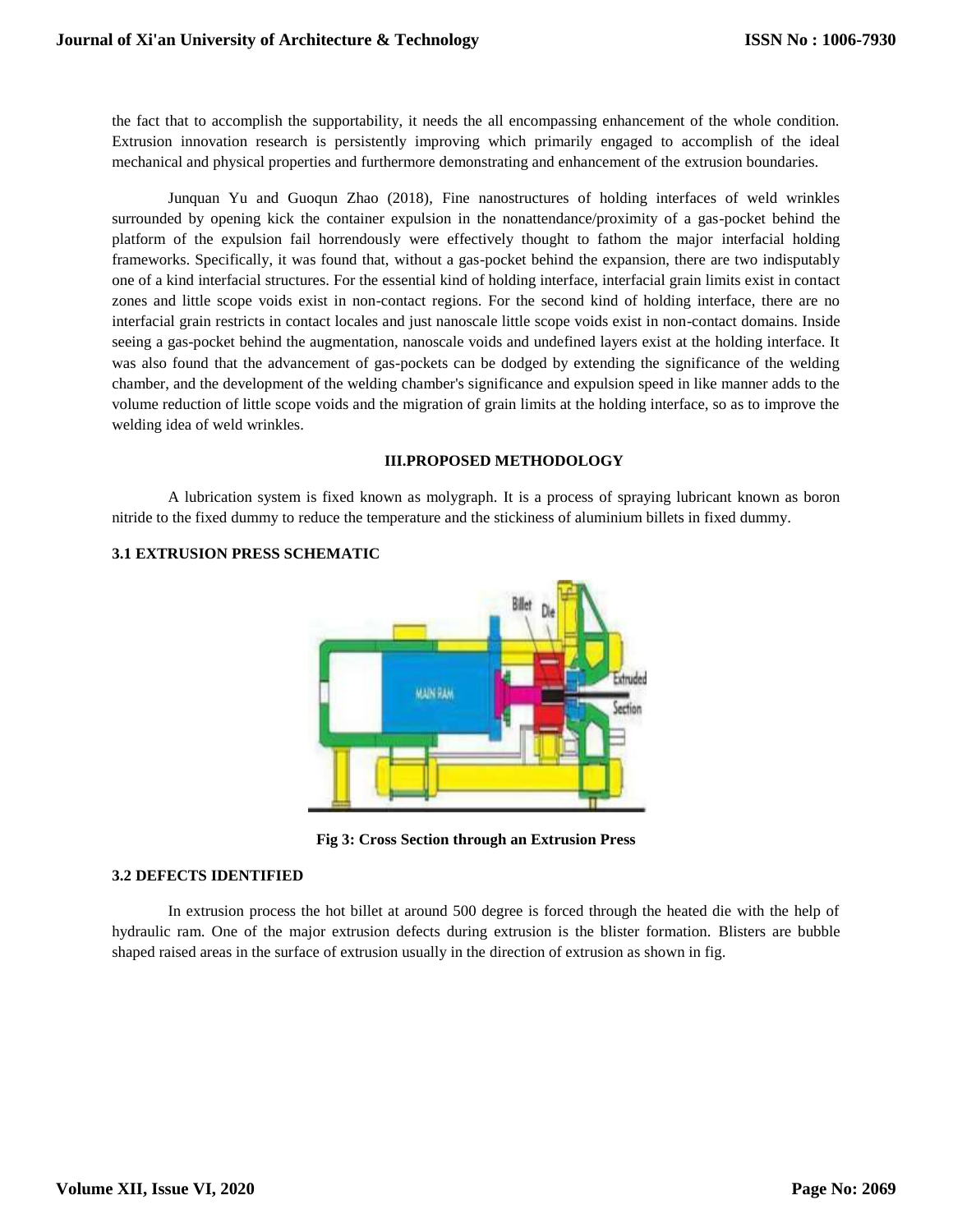

Fig 4: defects identification

In 1250 T extrusion press, the recovery loss on account of blister alone was 2.5 % of the press output. More over there were instances of customer complaints due to blisters inside the profiles which cannot be identified during initial inspection stage.



# CAUSE & EFFECT DIAGRAM

Fig 5: cause and its effect diagram

# 3.3 IMPLEMENTATION:

# MOLYGRAPH

Molygraph's specially lubricants have helped the steel producing ventures decreased cost and keep up tasks effectively. Steel fabricating is through procedure putting levels of popularity on greases outrageous burdens scathing and moist situations and high temperatures make it amazingly trying for oils to work ideally molygraphs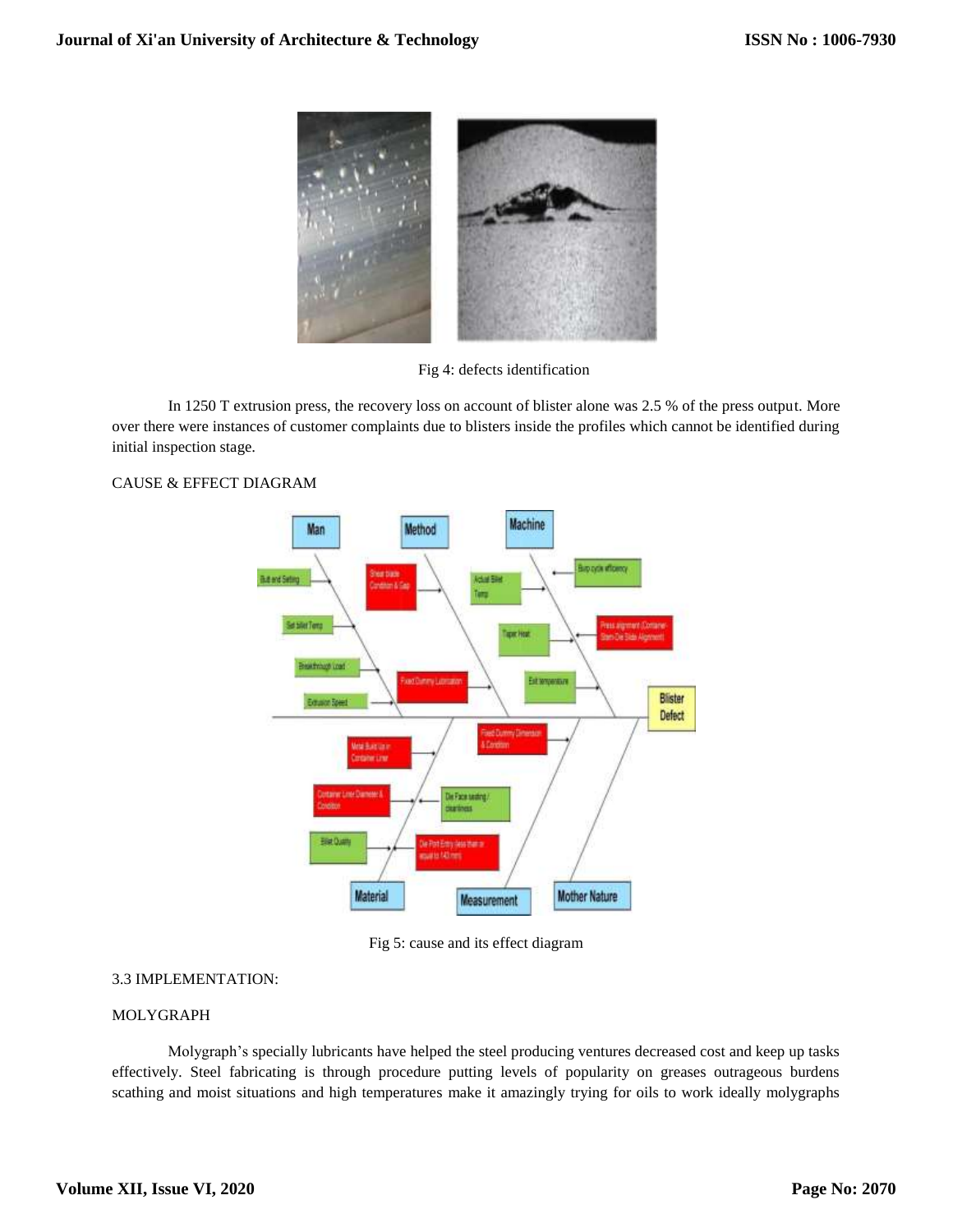demonstrated oils arrangements combined with start to finish ointment training, backing and direction from the field designing group will make your steel plant run significantly more profitably.



Fig 6: Proposed work flow

# BORON NITRIDE

Boron nitride is a heat and chemically resistant refractory compound of boron and nitrogen with the chemical formula BN. It exists in various crystalline forms that are isoelectronic to a similarly structured carbon lattice. The hexagonal form corresponding to graphite is the most stable and soft among BN polymorphs, and is therefore used as a lubricant and an additive to cosmetic products.



Fig 7: Boron nitride structure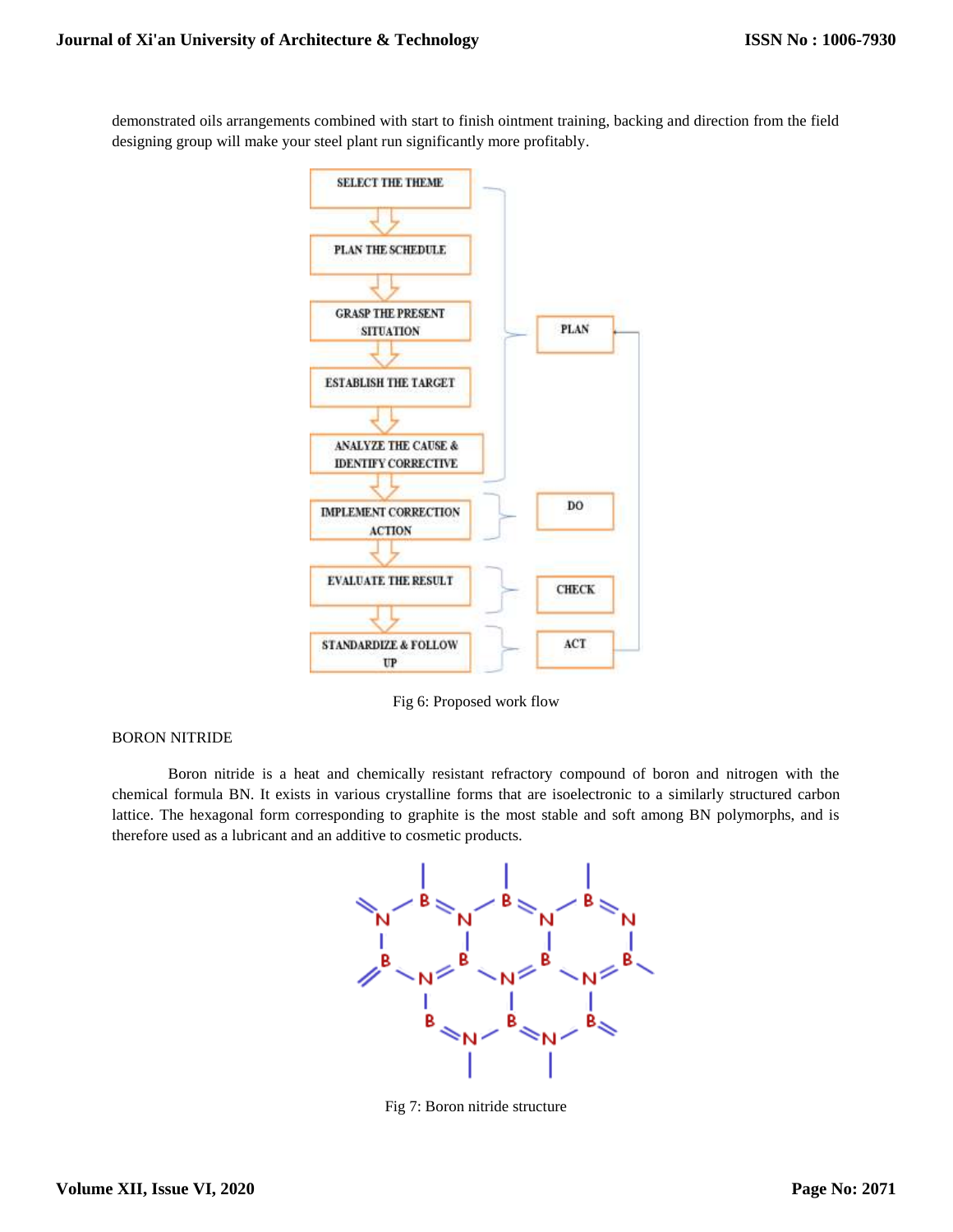# **IV.RESULT AND DISCUSSION**

## 4.1 EXTRUSION PRESS:

The specifications of the extrusion press are as follows:

| <b>Specifications Press 11</b> |                    | Press <sub>29</sub>      |
|--------------------------------|--------------------|--------------------------|
|                                |                    | <b>FARREL - WATSON -</b> |
| Make                           | <b>LOEWY (USA)</b> | <b>STILLMAN (USA)</b>    |
|                                |                    |                          |
| Installed on                   | 1955               | 1967                     |
|                                | 1250               |                          |
| Press capacity                 | <b>U.S.TONS</b>    | 3300 U.S.TONS            |
| Container                      |                    |                          |
| diameter                       | 6.375"             | 9.375"                   |
| Suitable billets <sup>6</sup>  |                    |                          |
| size                           |                    | Q''                      |

The extrusion market in India is a highly competitive segment where the actual consumption is less than 50 % of the total installed capacity of the extrusion presses. More over there is threat of import from china also. So the quality of extruded products is the main criteria for the existence of the any extrusion plant. The recovery, utilisation and through put are the three main criteria's for extrusion.

# 4.2 FIXED DUMMY LUBRICATION SYSTEM





Fig 8: experimental result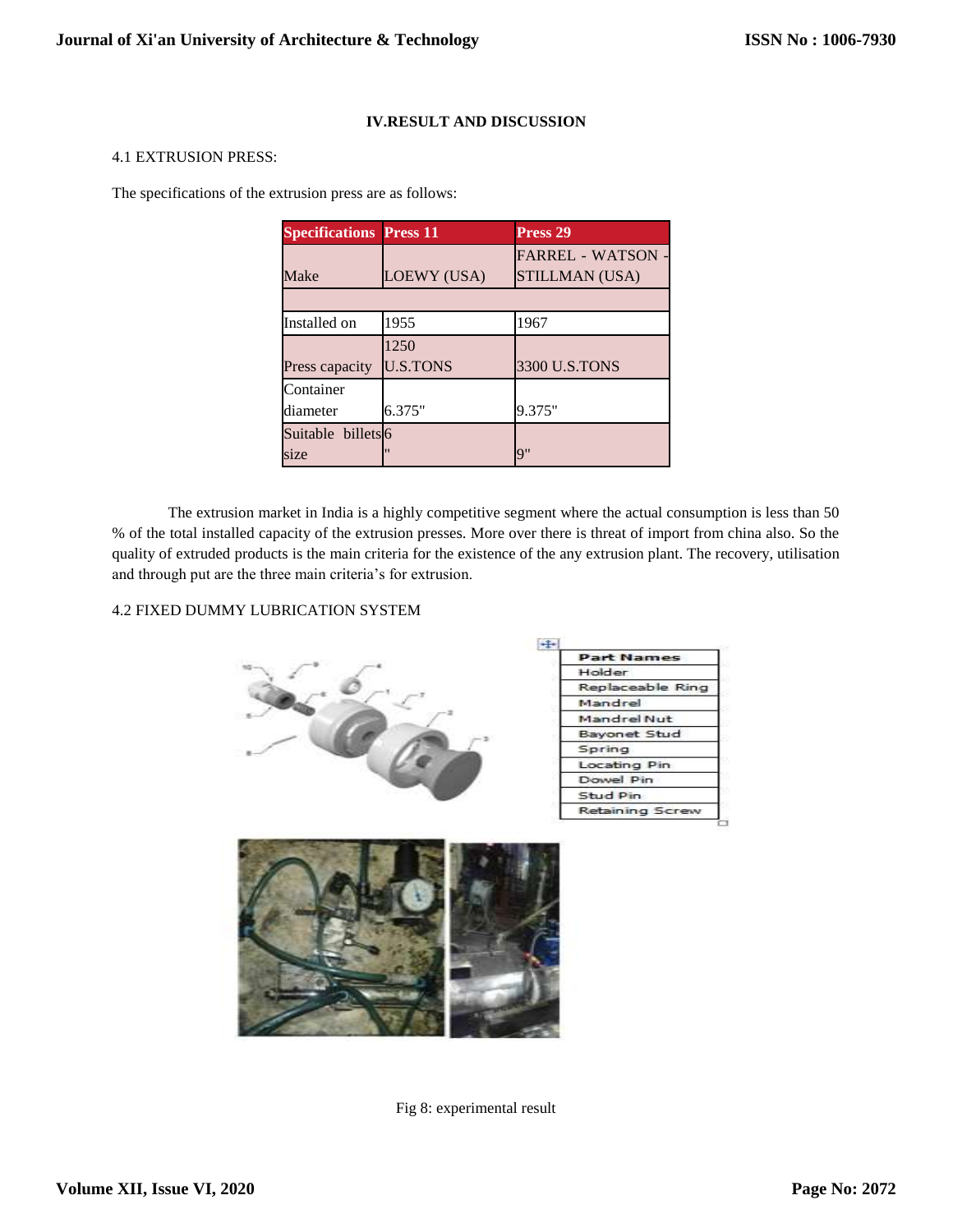

After implementation of the various action plans derived, rejections on account of blister was drastically reduced from 10 T/month to less than 0.6 T per month. This has improved the overall recovery, equipment reliability, production and quality and has also lead to the reduction in customer complaints. Scavenging of the container on a daily basis and weighing of the skin metal weight has resulted in monitoring the liner conditions and dummy block wear out beforehand which inturn enabled us to take timely preventive measures to avoid blister formation.

## **V.CONCLUSION**

Design & Installation of Fixed dummy lubrication system: An in-house lubrication system was designed and developed. Design of scavenging block: A specific design of scavenging block was done for better properties. .Container guide modification: In-house modification was done to prevent the container-die slide misalignment during the operation. Special design developed to reduce blister formation: A modified die design was developed to prevent metal pull out from the die.

## **REFERENCES**

[1] Taehyuk Lee and Jong Hyeon Lee, "Analysis of the Aluminum Extrusion Process Equipped with the ContinuousvHeat Treatment System" Research gate Article in Korean Journal of Materials Research-January 2011.

[2] Rahul RanjanYadav, YogeshDewang and JitendraRaghuvanshi, "A study on metal extrusion process" Research gate Article International Journal of LNCT, Vol 2(6) ISSN (Online): 2456-9895· July 2018 .

[3] A. S. Chahare, K. H. Inamdar, "Optimization of Aluminium Extrusion Process using Taguchi Method" IOSR Journal of Mechanical and Civil Engineering (IOSR-JMCE) e-ISSN: 2278-1684,p-ISSN: 2320-334X.

[4] Ab Rahim SN, Lajis MA, Ariffin S. A review on recycling aluminum chips by hot extrusion process. Procedia CIRP. 2015; 26:761-6.

[5] Yu J, Zhao G. Interfacial structure and bonding mechanism of weld seams during porthole die extrusion of aluminum alloy profiles. Materials Characterization. 2018; 138:56-66.

[6] Sahu RK, Das R, Dash B, Routara BC. Finite element analysis and experimental study on forward, backward and forward-backward multi-hole extrusion process. Materials Today: Proceedings. 2018; 5(2):5229-34.